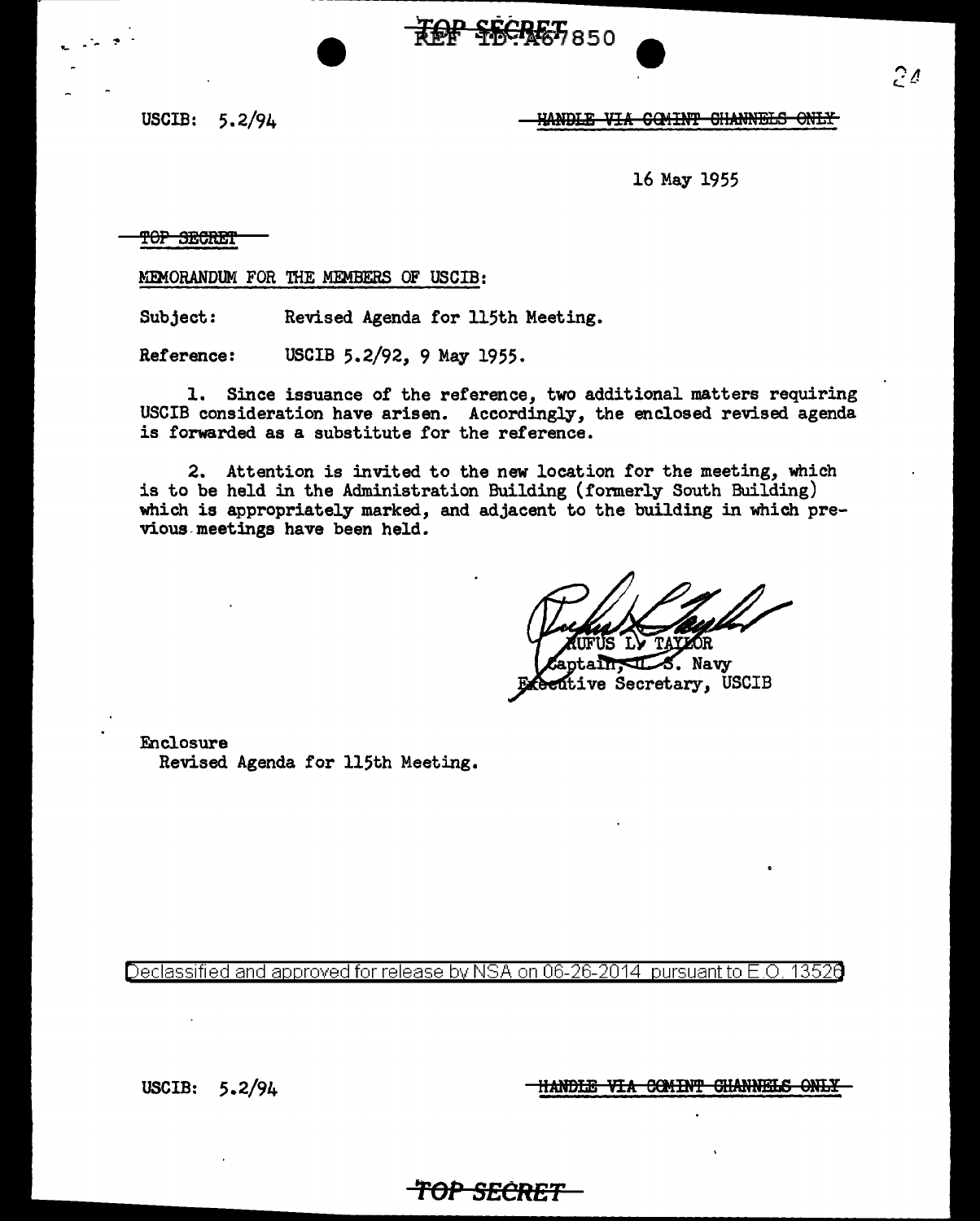್

USCIB: 5.2/94 M.WDLE-VIA GOMINT GHANNELS ONLY

TOP SECRET - U.S. EYES ONLY

### UNITED STATES COMMUNICATIONS INTELLIGENCE BOARD

**TOR SECRET67850** 

### AGENDA (REVISED) FOR

One Hundred Fifteenth Meeting at 1030, on Friday, 20 May 1955, in the Director's Conference Room, Administration Building, CIA, Washington, D.C.

Mr. Allen W. Dulles, Chairman

|                                  | Subject<br>Number | PL 86-36/50 USC 3605<br>- AGENDA ITEMS<br><b>PART I</b><br>$$0\;3.3(h)(2)$        |                   |
|----------------------------------|-------------------|-----------------------------------------------------------------------------------|-------------------|
| Date of Initial<br>Consideration |                   | Subject                                                                           | Submitted by      |
| 20 May 1955                      | 5.2/              | 1. Approval of Final Minutes<br>of the 114th Meeting.                             | Secretariat       |
| 20 May 1955                      | 28.1/             |                                                                                   | <b>CIA Member</b> |
| 20 May 1955                      | 29.20/            |                                                                                   | Exec. Secy.       |
| 20 May 1955                      | 9.2/              | 4. Alerting Highest Authorities<br>$(USCIB \, \bar{9}.2/\bar{3}4; 9.2/\bar{3}5).$ | Director, NSA     |

All Members are requested to remain after adjournment of the meeting for an Executive Session.

USCIB:  $5.2/94$   $+$   $+$   $+$   $+$   $+$   $+$   $+$   $+$   $+$   $+$   $+$   $+$   $+$   $+$   $+$   $+$   $+$   $+$   $+$   $+$   $+$   $+$   $+$   $+$   $+$   $+$   $+$   $+$   $-$ 

## **TOP SECRET**